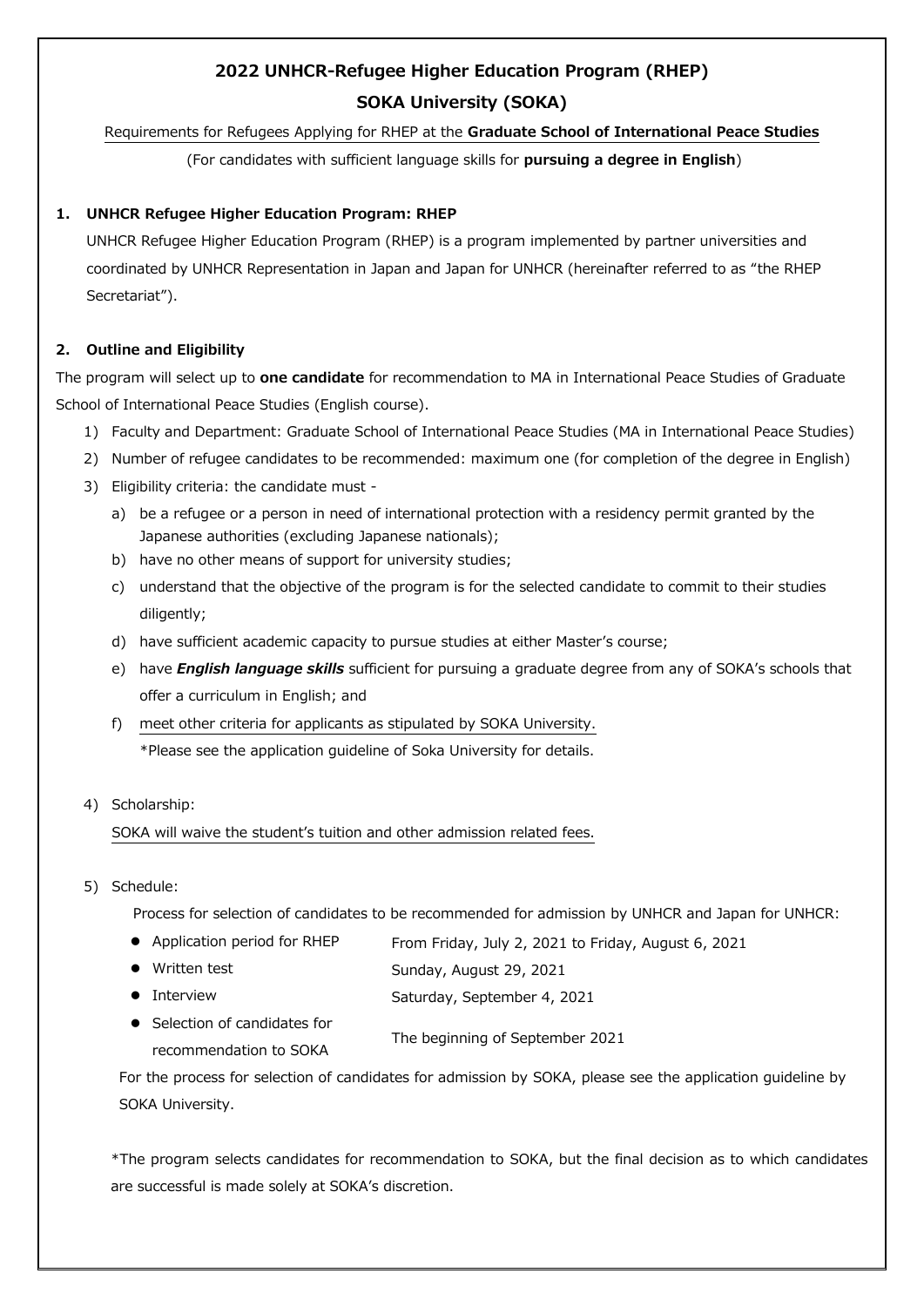# **3. How to Apply**

# 1) Required Documents

| A. RHEP Application<br>Form                                             | The link to the application will be available on the webpage of Refugee Higher Education Program<br>(http://rhep.japanforunhcr.org/en) from 2 July 2021(Fri). Forms may change each year, so those<br>who have previously applied to RHEP will need to send a new application with updated information using<br>the forms specifically designed for the year of application.                                                                                                                                                                                                                                                                                                                                                                                                                                                                                                                                                                                                                                                                                                                                                                                                                                                                                                                                                                                                                                                                                                                                                                                                                                                                                                                                                                |  |
|-------------------------------------------------------------------------|---------------------------------------------------------------------------------------------------------------------------------------------------------------------------------------------------------------------------------------------------------------------------------------------------------------------------------------------------------------------------------------------------------------------------------------------------------------------------------------------------------------------------------------------------------------------------------------------------------------------------------------------------------------------------------------------------------------------------------------------------------------------------------------------------------------------------------------------------------------------------------------------------------------------------------------------------------------------------------------------------------------------------------------------------------------------------------------------------------------------------------------------------------------------------------------------------------------------------------------------------------------------------------------------------------------------------------------------------------------------------------------------------------------------------------------------------------------------------------------------------------------------------------------------------------------------------------------------------------------------------------------------------------------------------------------------------------------------------------------------|--|
| <b>B. Passport Photo</b>                                                | Please affix a passport photo to the first page of the RHEP Application Form.                                                                                                                                                                                                                                                                                                                                                                                                                                                                                                                                                                                                                                                                                                                                                                                                                                                                                                                                                                                                                                                                                                                                                                                                                                                                                                                                                                                                                                                                                                                                                                                                                                                               |  |
| Certificate of<br>C.<br>(expected)<br>graduation/degree<br>and academic | Certificate of (expected) graduation/degree and official transcript from the formal educational institution<br>of your last enrollment.                                                                                                                                                                                                                                                                                                                                                                                                                                                                                                                                                                                                                                                                                                                                                                                                                                                                                                                                                                                                                                                                                                                                                                                                                                                                                                                                                                                                                                                                                                                                                                                                     |  |
| transcript                                                              | If you are unable to submit an official transcript, please submit a statement of facts describing your<br>educational background.                                                                                                                                                                                                                                                                                                                                                                                                                                                                                                                                                                                                                                                                                                                                                                                                                                                                                                                                                                                                                                                                                                                                                                                                                                                                                                                                                                                                                                                                                                                                                                                                           |  |
| D. Proof of English<br>language proficiency                             | Official proof of language proficiency (e.g. the results of TOEFL, IELTS or TOEIC scores for English).                                                                                                                                                                                                                                                                                                                                                                                                                                                                                                                                                                                                                                                                                                                                                                                                                                                                                                                                                                                                                                                                                                                                                                                                                                                                                                                                                                                                                                                                                                                                                                                                                                      |  |
| One Letter of<br>Е.<br>Recommendation                                   | The letter should be about 1 to 2 pages (A4 size). Please have the referee enclose the letter in an<br>envelope with his/her signature on the seal of the envelope. On the surface of the envelope, please have<br>the referee write the name of the applicant and "Recommendation Letter for the RHEP Application" and<br>hand it to the refugee applicant. The referee must not be a relative of the applicant.                                                                                                                                                                                                                                                                                                                                                                                                                                                                                                                                                                                                                                                                                                                                                                                                                                                                                                                                                                                                                                                                                                                                                                                                                                                                                                                           |  |
| F. Proof of Legal Status                                                | (Note: Please DO NOT send originals. Send only copies.)<br>Applicants must submit BOTH documents a) and b), as well as ONE of the documents listed below from<br>c) to $e$ ).<br>Documents certifying your residency status; and<br>a)<br>Residency card or resident registration form (juminhyo) which indicates the whole family<br>b)<br>unit;<br>and<br>Certificate of Refugee Status; or<br>C)<br>d)<br>The Certificate of Settlement Record by the Refugee Assistance Headquarters (for<br>applicants who are Indo-Chinese refugees); or<br>Proof of Refugee Status<br>e)<br>Other documents certifying refugee-like status (for asylum seekers who were<br>a)<br>granted special permission to stay on the bases of humanitarian considerations, a letter<br>from your lawyer, NGO or other third party who supported you or your family member<br>with the refugee-like status (e.g. your parent) during the time of the refugee application,<br>outlining the application history and describing the reasoning for the result of your/your<br>family's refugee application).<br>For those (explicitly or implicitly) provided international protection and never had<br>b)<br>applied for asylum in Japan: official certificate from a government agency; identity<br>documents; or documents certifying the need of international protection issued by NGO or<br>other third party who supported you and your family members at the time of arrival to<br>Japan or at the time of processing residency in Japan, describing the reasoning for<br>your/your family's need for international protection. Additional certificate/document may<br>be requested in cases where the submitted documents do not fulfil the requirements. |  |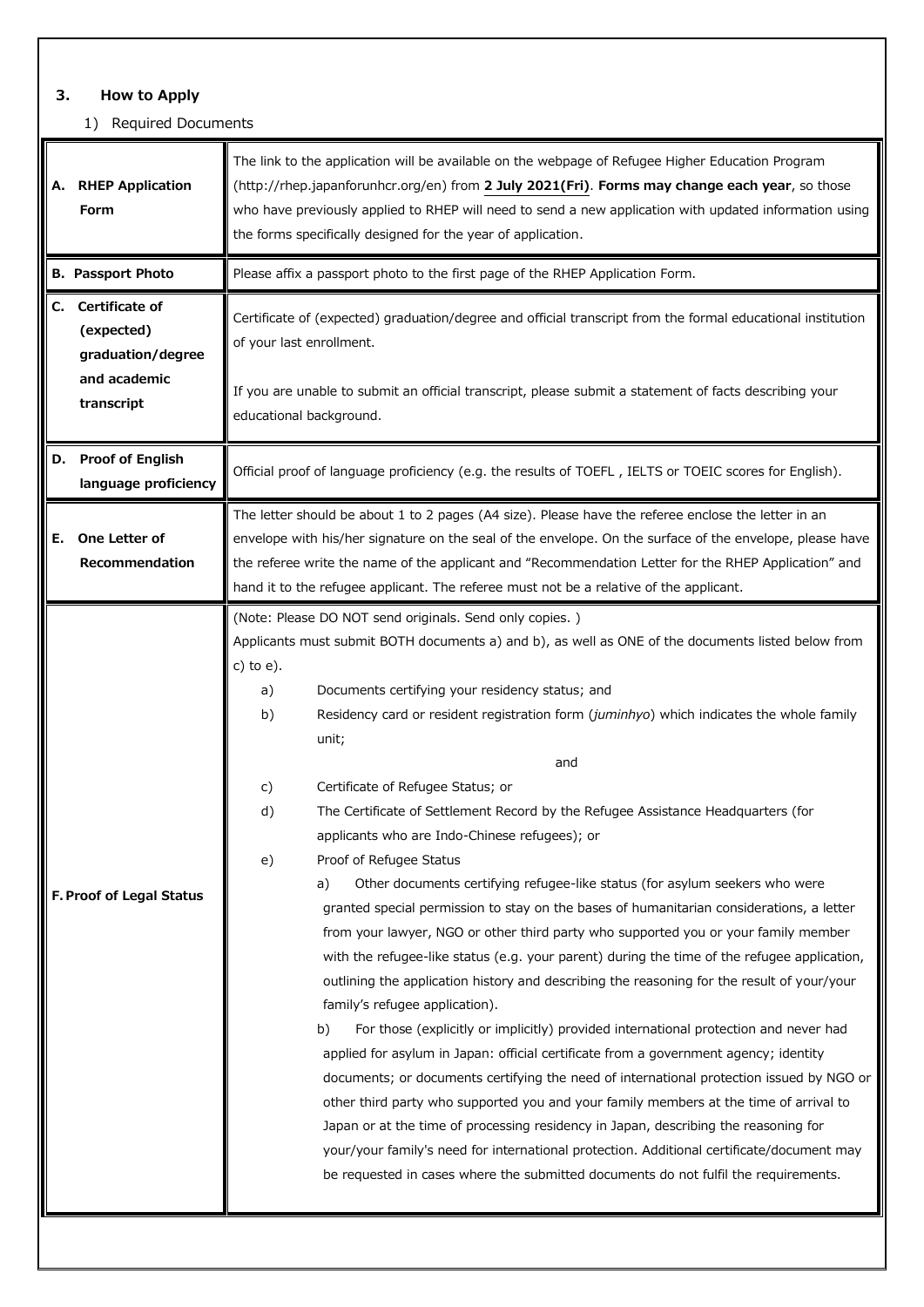| Applicants must submit documents indicating all the income of members of the family who contribute |                                                                                                             |
|----------------------------------------------------------------------------------------------------|-------------------------------------------------------------------------------------------------------------|
|                                                                                                    | to the household finances, including his/her father, mother, and him/herself (e.g. tax-income certificate,  |
| <b>Proof of Family's</b>                                                                           | statement of earnings, etc.). This should be based on earnings from the year before the application.        |
| <b>Financial Situation</b>                                                                         | Applicants should indicate the amount of financial support they receive from persons under a duty to        |
|                                                                                                    | support such as relatives (allowance etc.), and if relevant, the amount of scholarship, fellowship, private |
|                                                                                                    | support, livelihood protection and/or social security payments being received.                              |

- Please send the required documents to the following address by simplified registration (*kani-kakitome*). On the front of the envelope, please write in red "RHEP Application Enclosed".
- Applications are required to arrive on/by the due date below. Application forms that arrive after the due date will in principle not be accepted. Interested candidates are advised to send the package well in advance to avoid late applications.
- Note that application packages will not be returned.
- Please refrain from sending numerous applications.
- 2) **Application Deadline: 6 August (Fri) 2021 (Must arrive at RHEP Secretariat no later than this date)**
- 3) Please submit applications by simplified registration (*kani-kakitome*) to:

c/o Japan for UNHCR Secretariat of UNHCR Refugee Higher Education Program 6F Minami Aoyama HY Building, 7-3-6 Minami Aoyama, Minato-ku, Tokyo 107-0062

# **4. Selection of candidates to be recommended to SOKA**

The process for the selection of candidates to be recommended will include screening of application materials, examination, and interview.

1) Application Screening:

Applications will be accepted between:

#### **2 July (Fri) and 6 August (Fri) 2021**

Please note that applications that arrive after the due date will in principle not be accepted.

**A notification letter, indicating whether or not they have been short listed, will be sent by RHEP Secretariat by the middle of August via mail.**

2) Examination:

# Date: **29 August (Sun) 2021**

Location: Online (For details, see the admission ticket for examination that will be distributed to applicants who have passed the document screening.)

The test date stated above is yet to be confirmed. For the exact date, please refer to the convocation letter and the admission ticket for examination.

What to expect in the examination: English proficiency test and essay writing

3) Interview:

#### Date: **4 September (Sat) 2021**

Location: Online (For details, see the admission ticket for examination that will be distributed to applicants who have passed the document screening.)